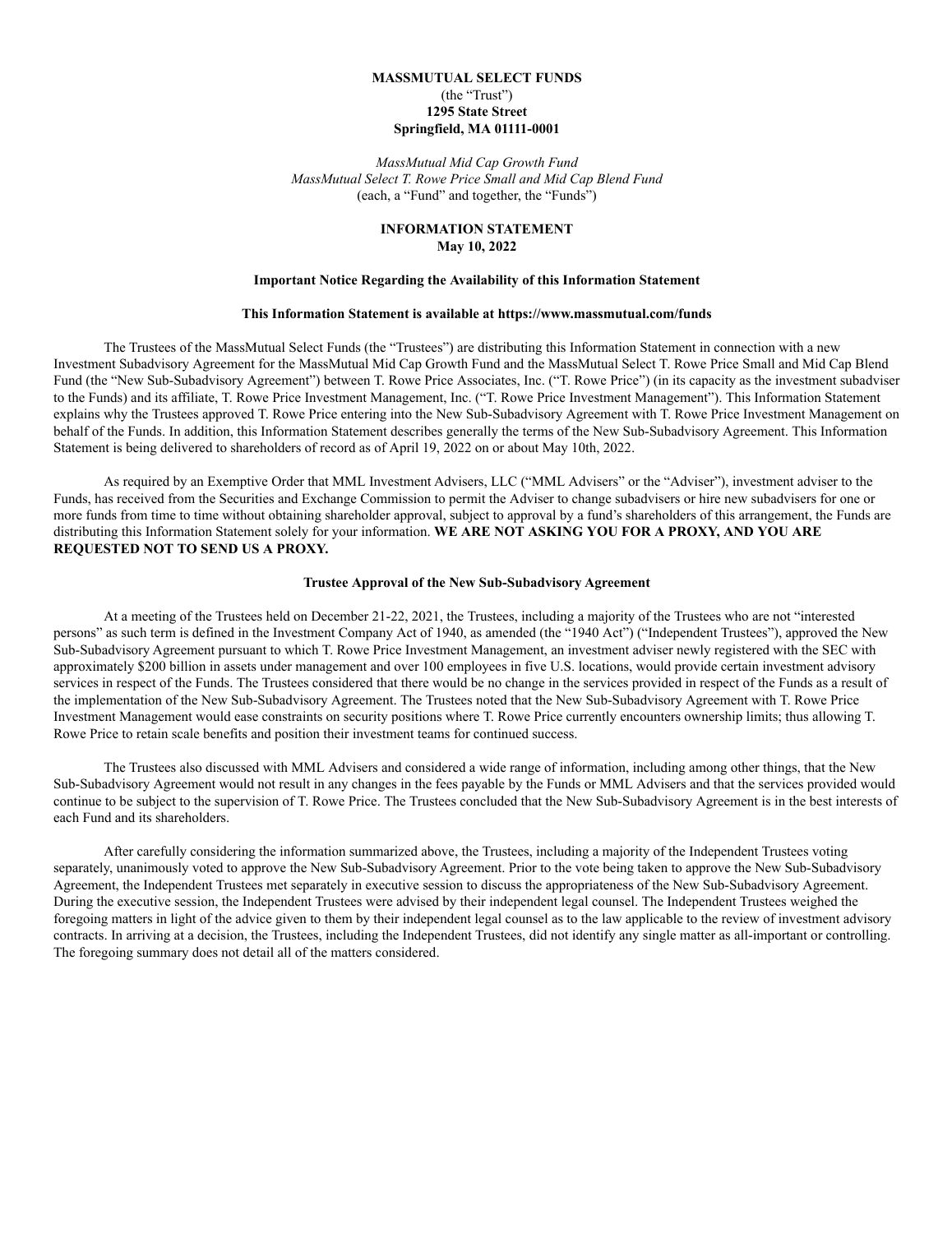#### **Description of the New Sub-Subadvisory Agreement**

**Appendix A** to this Information Statement contains the New Sub-Subadvisory Agreement. While the next several paragraphs briefly summarize some important provisions of the New Sub-Subadvisory Agreement, you should read **Appendix A** for a complete understanding of the New Sub-Subadvisory Agreement.

The New Sub-Subadvisory Agreement provides that T. Rowe Price Investment Management, under the Trustees', the Adviser's, and T. Rowe Price's supervision, shall act as the investment subadviser and shall supervise and direct each Fund's investments as specified by T. Rowe Price from time to time, and in accordance with each Fund's investment objective(s), investment strategies, policies, and restrictions as provided in each Fund's Prospectus and Statement of Additional Information, as currently in effect and as amended or supplemented from time to time. T. Rowe Price Investment Management will, among other things, make discretionary investment decisions to buy, sell, exchange, convert, lend, and otherwise trade in any stocks, bonds, and other securities or assets; place orders and negotiate the commissions for the execution of transactions in securities or other assets with or through such brokers, dealers, underwriters or issuers as T. Rowe Price Investment Management may select; vote proxies, exercise conversion or subscription rights, and respond to tender offers and other consent solicitations with respect to the issuers of securities in which Fund assets may be invested provided such materials have been forwarded to T. Rowe Price Investment Management in a timely fashion by T. Rowe Price and to the extent such actions are consistent with the New Sub-Subadvisory Agreement; instruct each Fund's custodian to deliver for cash received, securities or other cash and/or securities instruments sold, exchanged, redeemed or otherwise disposed of from the Fund, and to pay cash for securities or other cash and/or securities instruments delivered to the custodian and/or credited to the Fund upon acquisition of the same for the Fund; and generally, perform any other act necessary to enable T. Rowe Price Investment Management to carry out its obligations under the New Sub-Subadvisory Agreement or as agreed upon with T. Rowe Price.

The New Sub-Subadvisory Agreement provides that T. Rowe Price Investment Management will not be liable to T. Rowe Price, except in the event of T. Rowe Price Investment Management's willful misfeasance, bad faith, gross negligence, or reckless disregard in the performance of its obligations or duties under the New Sub-Subadvisory Agreement.

**The advisory fee rates paid by each Fund's shareholders are unchanged.** The advisory fee rate for the MassMutual Mid Cap Growth Fund will continue to be 0.72% on the first \$2 billion of the Fund's average daily net assets and 0.67% on assets in excess of \$2 billion. The advisory fee rate for the MassMutual Select T. Rowe Price Small and Mid Cap Blend Fund will continue to be 0.0%.

### **Information About the Ownership of the New Sub-Subadviser**

The following description of T. Rowe Price Investment Management was provided to the Trust by T. Rowe Price.

**T. Rowe Price Investment Management, Inc.** ("T. Rowe Price Investment Management") serves as a sub-subadviser and, subject to the supervision of T. Rowe Price, is authorized to trade securities and make discretionary investment decisions on behalf of the Funds (which includes selecting foreign investments in developed and emerging market countries). T. Rowe Price Investment Management is a wholly-owned subsidiary of T. Rowe Price and its address is 100 East Pratt Street, Baltimore, Maryland 21202. As of March 31, 2022, T. Rowe Price and its affiliates had approximately \$1.55 trillion in assets under management.

The following are the names and principal occupations of the principal executive officers and each director of T. Rowe Price Investment Management.

| <b>Name</b>        | <b>Company Name</b>                       | <b>Position(s) Held with Company</b> |
|--------------------|-------------------------------------------|--------------------------------------|
| Jennifer B. Dardis | T. Rowe Price Investment Management, Inc. | Director, Treasurer                  |
| Stephon Jackson    | T. Rowe Price Investment Management, Inc. | Director, President                  |
| David Oestreicher  | T. Rowe Price Investment Management, Inc. | Director, Secretary                  |
| Robert W. Sharps   | T. Rowe Price Investment Management, Inc. | Director                             |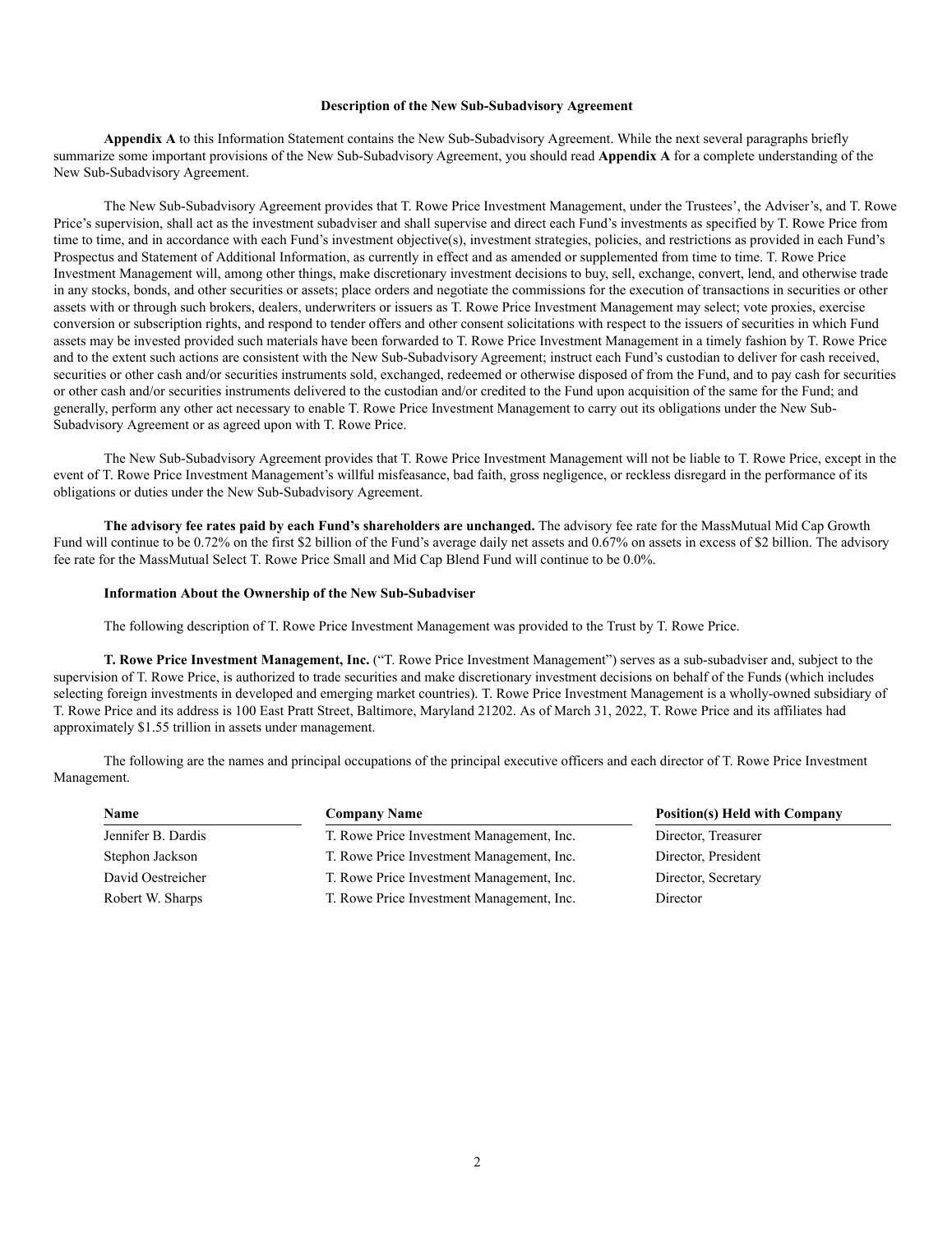#### **Certain Brokerage Matters**

As permitted by Section 28(e) of the Securities Exchange Act of 1934, as amended, T. Rowe Price may cause a Fund to pay to a broker which provides brokerage and research services to the Fund an amount of disclosed commission in excess of the commission which another broker would have charged for effecting that transaction. This practice is subject to a good faith determination by T. Rowe Price that the price is reasonable in light of the services provided viewed either in terms of the specific transaction involved in T. Rowe Price's overall duties to a Fund and/or other accounts for which it exercises investment discretion, or the policies that the Trustees of the Trust may adopt from time to time.

T. Rowe Price may cause portfolio transactions for a Fund to be executed by an affiliated brokerage firm. A Fund pays brokerage commissions to these brokerage firms for executing these portfolio transactions. T. Rowe Price has informed the Adviser that T. Rowe Price follows procedures designed to ensure that the commissions paid to affiliated brokerage firms are equal to or less than those paid to other brokers in connection with comparable transactions involving similar securities and that the commissions charged to a Fund by affiliated brokerage firms do not exceed commissions charged to other clients in connection with comparable transactions involving similar securities.

### **Other Information**

*Adviser's Address.* The address of the Adviser is 1295 State Street, Springfield, Massachusetts 01111-0001. The Adviser, a Delaware limited liability company, is a wholly-owned subsidiary of Massachusetts Mutual Life Insurance Company ("MassMutual").

*Principal Underwriter, Administrator, and Subadministrators.* The address of the Fund's principal underwriter, MML Distributors, LLC, is 1295 State Street, Springfield, Massachusetts 01111-0001. MML Distributors, LLC is a wholly-owned subsidiary of MassMutual. The Adviser serves as the administrator of the Fund. State Street Bank and Trust Company, which is located at 1 Iron Street, Boston, Massachusetts 02210, and MassMutual, located at 1295 State Street, Springfield, Massachusetts 01111-0001, each serve as a subadministrator of the Fund.

*Annual and Semiannual Reports***. The Trust has previously sent its Annual and Semiannual Reports to its shareholders. You can obtain a copy of these Reports without charge by writing to the Trust at 1295 State Street, Springfield, Massachusetts 01111-0001 or by calling 1-888-309-3539.**

*Outstanding Shares.* Appendices **B** and C to this Information Statement lists the total number of shares outstanding as of April 19, 2022 for each class of the Funds'shares. Shares of the MassMutual Mid Cap Growth Fund are primarily offered to institutional investors through institutional distribution channels, such as employer-sponsored retirement plans or through broker-dealers, financial institutions, or insurance companies. Shares of the MassMutual Select T. Rowe Price Small and Mid Cap Blend Fund are currently offered only to certain other MassMutual Funds.

## **WE ARE NOT ASKING YOU FOR A PROXY, AND YOU ARE REQUESTED NOT TO SEND US A PROXY.**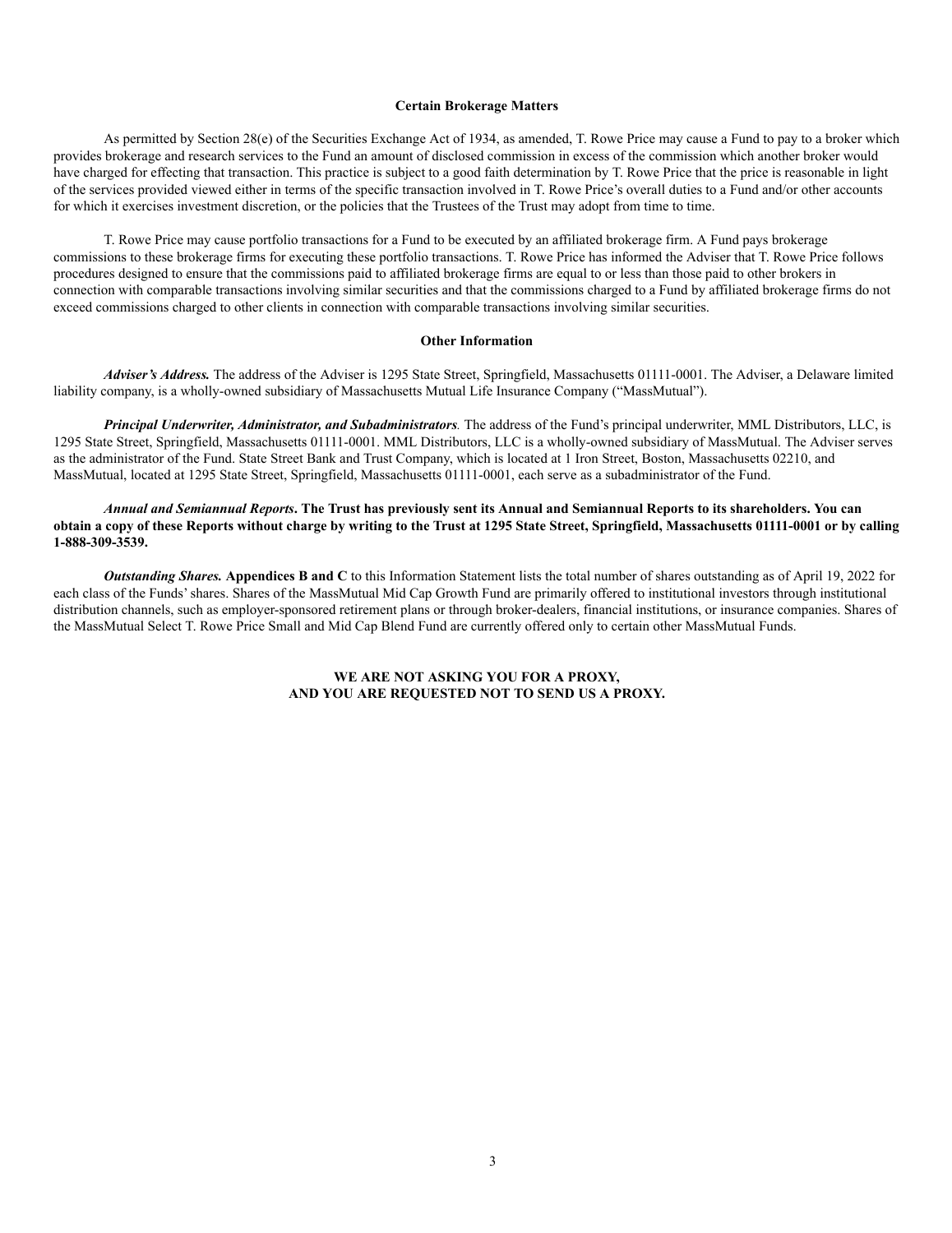## INVESTMENT SUBADVISORY AGREEMENT

#### Between

### T. ROWE PRICE ASSOCIATES, INC.

#### and

### T. ROWE PRICE INVESTMENT MANAGEMENT, INC.

This INVESTMENT SUBADVISORY AGREEMENT (the "Agreement") is dated as of March 7, 2022, by and between T. Rowe Price Associates, Inc. (the "Adviser"), a corporation organized and existing under the laws of the State of Maryland, United States of America, and T. Rowe Price Investment Management, Inc. (the "Subadviser"), a corporation organized and existing under the laws of the State of Maryland, United States of America.

WHEREAS, the Adviser has entered into separate investment subadvisory agreements dated February 1, 2017 and January 10, 2018, as amended, with MML Investment Advisers, LLC (the "Company") for the MassMutual Select Mid Cap Growth Fund (f/k/a the MassMutual Select Mid Cap Growth Equity II Fund) and the MassMutual Select T. Rowe Price Small and Mid Cap Blend Fund (each a "Fund," and collectively, the "Funds"), (collectively, the "Subadvisory Agreements");

WHEREAS, each Fund is a separate series of the MassMutual Select Funds (the "Trust") and is engaged in business as an open-end management investment company registered under the Investment Company Act of 1940, as amended ("1940 Act");

WHEREAS, the Adviser is engaged principally in the business of rendering investment supervisory services and is registered with the U.S. Securities and Exchange Commission ("SEC") as an investment adviser under the United States Investment Advisers Act of 1940, as amended ("Advisers Act");

WHEREAS, the Subadviser is engaged in the business of, among other things, rendering investment supervisory services and is registered with the SEC as an investment adviser under the Advisers Act:

WHEREAS, the Adviser is authorized under the Subadvisory Agreements to obtain such information, advice or assistance as the Adviser may deem necessary, appropriate or convenient for the discharge of its obligations under such agreements; and

WHEREAS, the Adviser desires to retain the Subadviser to act as Subadviser to furnish certain investment advisory services to the Adviser with respect to each Fund, and the Subadviser is willing to furnish such services;

NOW, THEREFORE, in consideration of the premises and mutual promises herein set forth, the parties hereto agree as follows:

1. Appointment. Adviser hereby appoints the Subadviser as its investment Subadviser with respect to each Fund for the period and on the terms set forth in this Agreement. The Subadviser accepts such appointment and agrees to render the services herein set forth, for the compensation herein provided.

2. Duties of the Subadviser.

A. Investment Subadvisory Services. Subject to the supervision of the Trust's Board of Trustees ("Board"), the Company, and the Adviser, the Subadviser shall act as the investment subadviser and shall supervise and direct each Fund's investments as specified by the Adviser from time to time, and in accordance with the Fund's investment objective(s), investment strategies, policies, and restrictions as provided in the Fund's Prospectus and Statement of Additional Information, as currently in effect and as amended or supplemented from time to time (hereinafter referred to as the "Prospectus"), and such other limitations as the Fund may impose by notice in writing to the Adviser or the Adviser may impose in writing to the Subadviser. The Subadviser shall obtain and evaluate such information relating to the economy, industries, businesses, securities markets, and securities as it may deem necessary or useful in the discharge of its obligations hereunder and shall formulate and implement a continuing program for the management of the assets and resources of each Fund allocated to the Subadviser in a manner consistent with the Fund's investment objective(s), investment strategies, policies, and restrictions. In furtherance of this duty, the Subadviser, on behalf of each Fund, is authorized to:

(1) make discretionary investment decisions to buy, sell, exchange, convert, lend, and otherwise trade in any stocks, bonds, and other securities or assets;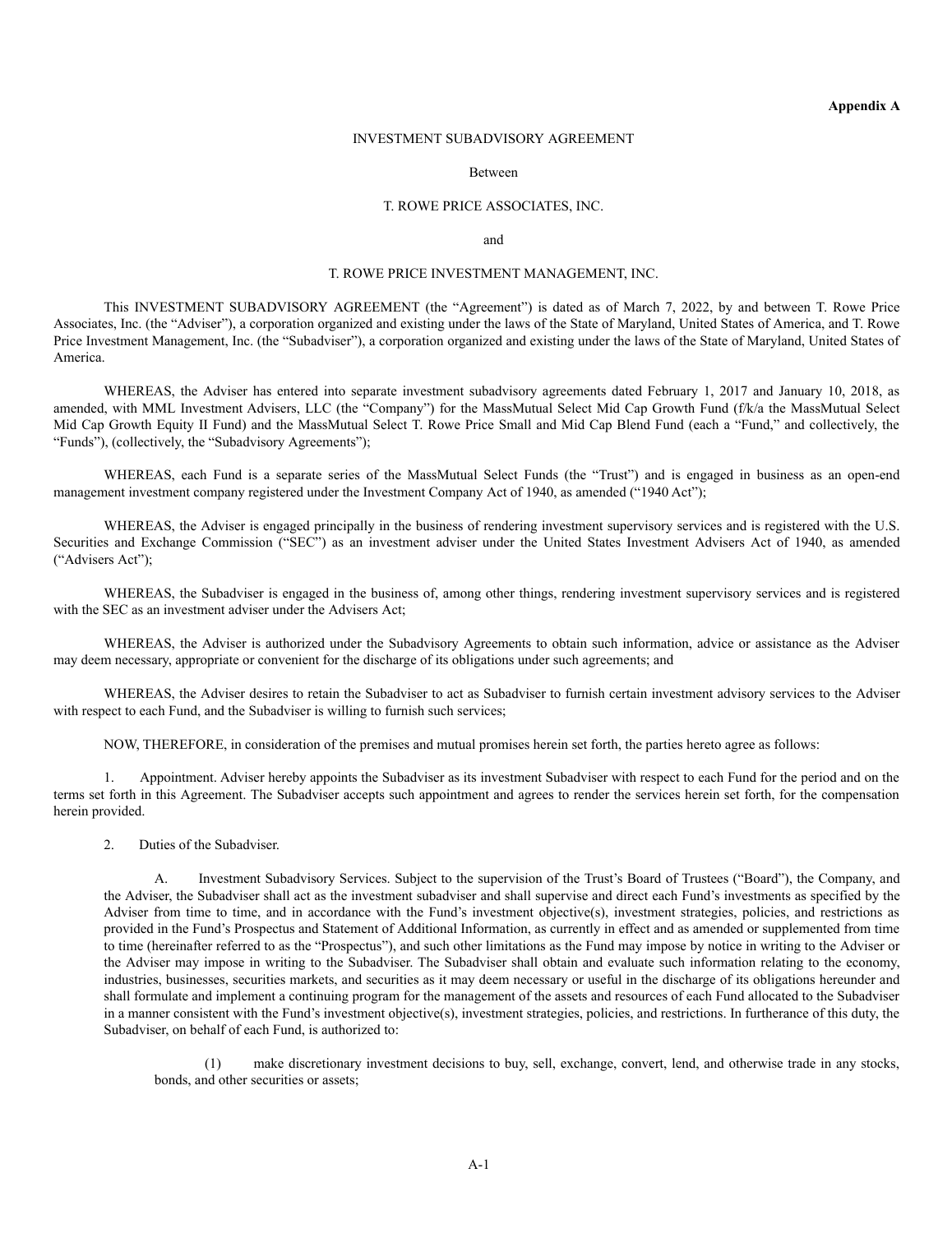(2) place orders and negotiate the commissions for the execution of transactions in securities or other assets with or through such brokers, dealers, underwriters or issuers as the Subadviser may select;

(3) vote proxies, exercise conversion or subscription rights, and respond to tender offers and other consent solicitations with respect to the issuers of securities in which Fund assets may be invested provided such materials have been forwarded to the Subadviser in a timely fashion by the Adviser and to the extent such actions are consistent with the SubAdvisory Agreement;

instruct the Fund's custodian to deliver for cash received, securities or other cash and/or securities instruments sold, exchanged, redeemed or otherwise disposed of from the Fund, and to pay cash for securities or other cash and/or securities instruments delivered to the custodian and/or credited to the Fund upon acquisition of the same for the Fund; and

(5) generally, perform any other act necessary to enable the Subadviser to carry out its obligations under this Agreement or as agreed upon with the Adviser.

B. Personnel, Office Space, and Facilities of the Subadviser. The Subadviser at its own expense shall furnish or provide and pay the cost of such office space, office equipment, office personnel, and office services as the Subadviser requires in the performance of its investment advisory and other obligations under this Agreement.

C. Further Duties of the Subadviser. In all matters relating to the performance of this Agreement, the Subadviser shall act in conformity with the Trust's Agreement and Declaration of Trust and ByLaws, and each Fund's currently effective Registration Statement (as defined below) and with the written instructions and directions of the Board and the Adviser, and shall comply with the applicable requirements of the 1940 Act and Advisers Act and the rules thereunder, the SEC, the Financial Conduct Authority ("FCA"), and all other applicable United States, state, United Kingdom, and other laws and regulations.

3. Compensation. For the services provided and the expenses assumed by the Subadviser pursuant to this Agreement, the Adviser may pay the Subadviser an investment management fee, if any, up to, but not more than 60% of the management fee paid to the Adviser under the Subadvisory Agreements with the Company.

4. Duties of the Adviser.

A. The Adviser shall continue to have responsibility for all services to be provided to each Fund pursuant to the Fund's Subadvisory Agreement, other than those delegated to the Subadviser, and shall oversee and review the Subadviser's performance of its duties under this Agreement.

B. Upon request from the Subadviser, the Adviser will furnish the Subadviser with copies of each of the following documents and any future amendments and supplements to such documents, if any, as soon as practicable after such request and such documents become available:

(1) The Trust's Agreement and Declaration of Trust, as amended from time to time ;

(2) The ByLaws of the Trust as in effect on the date hereof and as amended from time to time ("By-Laws");

(3) Certified resolutions of the Board authorizing the appointment of the Adviser and the Subadviser and approving the form of the Subadvisory Agreements and this Agreement;

(4) Each Fund's Registration Statement under the 1940 Act and the Securities Act of 1933, as amended, on Form N-1A, as filed with the SEC relating to the Fund and its shares and all amendments thereto ("Registration Statement");

(5) The Notification of Registration of each Fund under the 1940 Act on Form N-8A as filed with the SEC and any amendments thereto;

(6) Each Fund's Prospectus (as defined above); and

(7) A certified copy of any financial statement or report prepared for each Fund by certified or independent public accountants, and copies of any financial statements or reports made by each Fund to its shareholders or to any governmental body or securities exchange.

The Adviser shall furnish the Subadviser with any further documents, materials or information that the Subadviser may reasonably request to enable it to perform its duties pursuant to this Agreement.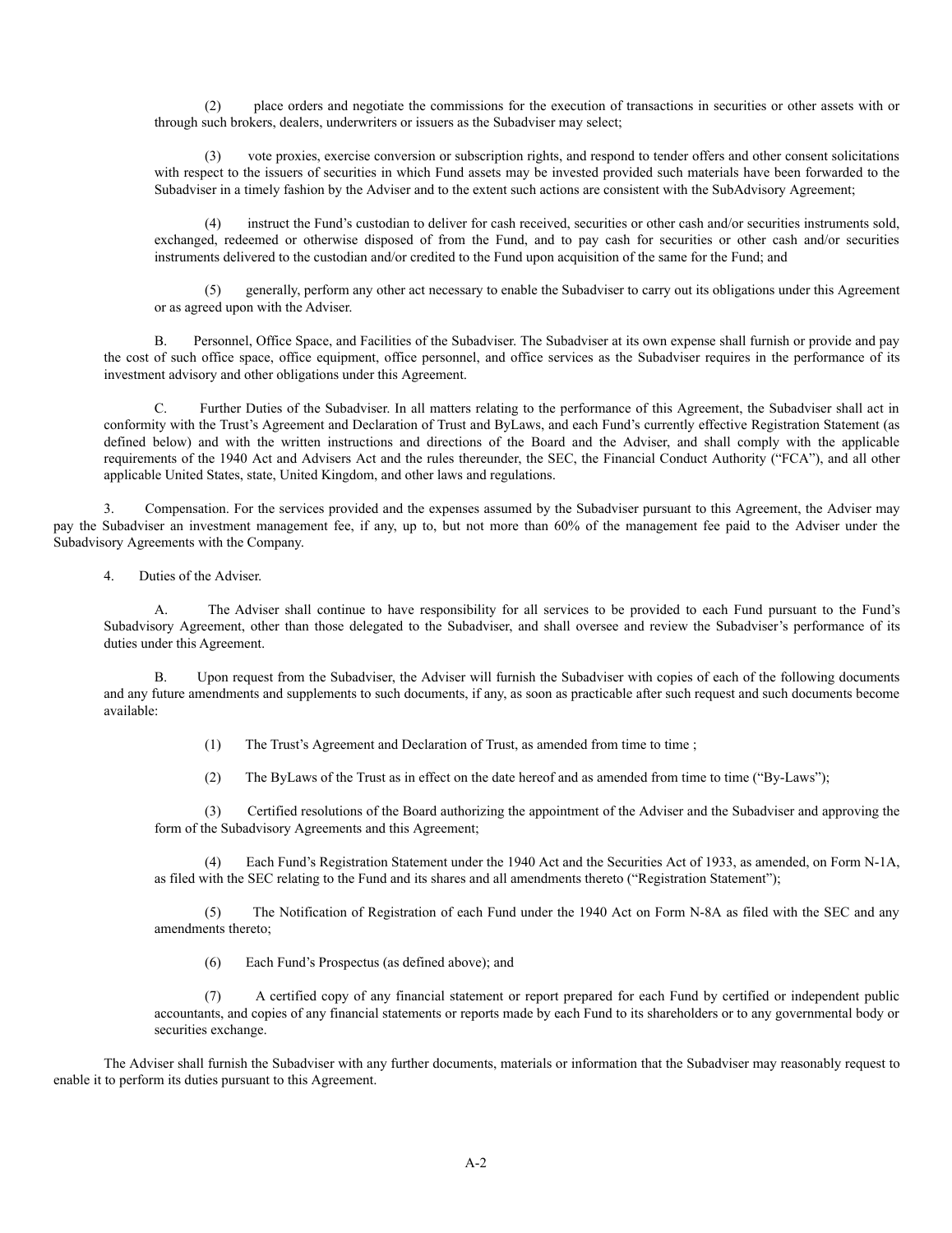## 5. Brokerage.

A. The Subadviser agrees that, in placing orders with broker-dealers for the purchase or sale of portfolio securities, it shall attempt to obtain quality execution at favorable security prices; provided that, on behalf of a Fund, the Subadviser may, in its discretion, agree to pay a broker-dealer that furnishes brokerage or research services as such services are defined under Section 28(e) of the Securities Exchange Act of 1934, as amended ("1934 Act"), a higher commission than that which might have been charged by another broker-dealer for effecting the same transactions, if the Subadviser determines in good faith that such commission is reasonable in relation to the brokerage and research services provided by the broker-dealer, viewed in terms of either that particular transaction or the overall responsibilities of the Subadviser with respect to the accounts as to which it exercises investment discretion (as such term is defined under Section 3(a)(35) of the 1934 Act). In no instance will portfolio securities be purchased from or sold to the Subadviser, or any affiliated person thereof, except in accordance with the federal securities laws and the rules and regulations thereunder.

B. On occasions when the Subadviser deems the purchase or sale of a security to be in the best interest of a Fund as well as other clients of the Subadviser, the Subadviser, to the extent permitted by applicable laws and regulations, may, but shall be under no obligation to, aggregate the securities to be purchased or sold to attempt to obtain a more favorable price or lower brokerage commissions and efficient execution. In such event, allocation of the securities so purchased or sold, as well as the expenses incurred in the transaction, will be made by the Subadviser in the manner the Subadviser considers to be the most equitable and consistent with its fiduciary obligations to the Fund and its other clients.

6. Ownership of Records. The Subadviser shall maintain all books and records required to be maintained by the Subadviser pursuant to the 1940 Act and the rules and regulations promulgated thereunder with respect to transactions on behalf of the Funds. In compliance with the requirements of Rule 31a-3 under the 1940 Act, the Subadviser hereby agrees (i) that all records that it maintains for a Fund are the property of the Fund, (ii) to preserve for the periods prescribed by Rule 31a-2 under the 1940 Act any records that it maintains for a Fund and that are required to be maintained by Rule 31a-1 under the 1940 Act, and (iii) agrees to surrender promptly to a Fund any records that it maintains for the Fund upon request by the Fund; provided, however, the Subadviser may retain copies of such records.

7. Reports. The Subadviser shall furnish to the Board, the Company or the Adviser, or each of them, as appropriate, such information, reports, evaluations, analyses and opinions as the Subadviser and the Board, the Company or the Adviser, as appropriate, may mutually agree upon from time to time.

8. Services to Others Clients. Nothing contained in this Agreement shall limit or restrict (i) the freedom of the Subadviser, or any affiliated person thereof, to render investment management and corporate administrative services to other investment companies, to act as investment manager or investment counselor to other persons, firms, or corporations, or to engage in any other business activities, or (ii) the right of any director, officer, or employee of the Subadviser to engage in any other business or to devote his or her time and attention in part to the management or other aspects of any other business, whether of a similar nature or a dissimilar nature.

9. Subadviser's Use of the Services of Others. The Subadviser may (at its cost except as contemplated by Paragraph 5 of this Agreement) employ, retain, or otherwise avail itself of the services or facilities of other persons or organizations for the purpose of providing the Subadviser or the Company or the Funds, as appropriate, with such statistical and other factual information, such advice regarding economic factors and trends, such advice as to occasional transactions in specific securities, or such other information, advice, or assistance as the Subadviser may deem necessary, appropriate, or convenient for the discharge of its obligations hereunder or otherwise helpful to the Funds, as appropriate, or in the discharge of Subadviser's overall responsibilities with respect to the other accounts that it serves as investment manager or counselor.

10. Limitation of Liability of the Subadviser. Neither the Subadviser nor any of its officers, directors, or employees, nor any person performing executive, administrative, trading, or other functions for the Funds (at the direction or request of the Subadviser) or the Subadviser in connection with the Subadviser's discharge of its obligations undertaken or reasonably assumed with respect to this Agreement, shall be liable for (i) any error of judgment or mistake of law or for any loss suffered by the a Fund or (ii) any error of fact or mistake of law contained in any report or data provided by the Subadviser, except for any error, mistake or loss resulting from willful misfeasance, bad faith, or gross negligence in the performance of its or his duties on behalf of a Fund or from reckless disregard by the Subadviser or any such person of the duties of the Subadviser pursuant to this Agreement.

11. Representations of the Subadviser. The Subadviser represents, warrants, and agrees as follows:

A. The Subadviser: (i) is registered with the SEC as an investment adviser under the Advisers Act, and is registered or licensed with the FCA and various other non-U.S. regulatory agencies, and will continue to be so registered or licensed for so long as this Agreement remains in effect; (ii) is not prohibited by the 1940 Act, the Advisers Act, the SEC, the FCA or applicable law or regulation from performing the services contemplated by this Agreement; (iii) has met, and will continue to meet for so long as this Agreement remains in effect, any other applicable United States, state or United Kingdom requirements, or the applicable requirements of any regulatory or industry selfregulatory agency, necessary to be met in order to perform the services contemplated by this Agreement; (iv) has the authority to enter into and perform the services contemplated by this Agreement; and (v) will immediately notify the Adviser of the occurrence of any event that would disqualify the Subadviser from serving as an investment adviser of an investment company pursuant to Section 9(a) of the 1940 Act or otherwise.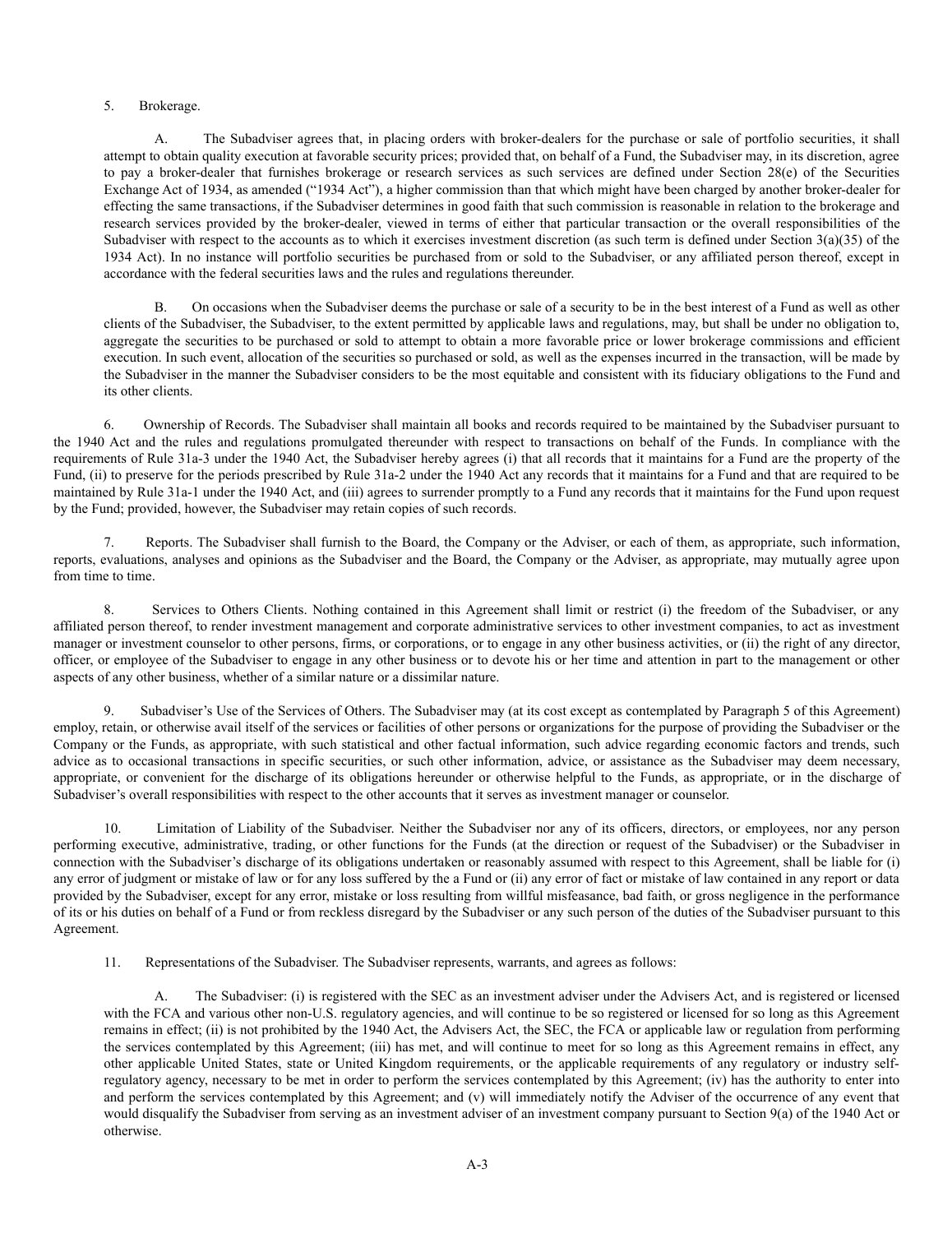B. The Subadviser has adopted a written code of ethics complying with the requirements of Rule 17j-1 under the 1940 Act and, if it has not already done so, will provide the Adviser and the Funds with a copy of such code of ethics, together with evidence of its adoption.

C. The Subadviser will provide the Adviser and the Funds with a copy of its Form ADV as most recently filed with the SEC and any amendments thereto.

12. Term of Agreement. This Agreement shall become effective upon the date first above written, provided that this Agreement shall not take effect unless it has first been approved (i) by a vote of a majority of those trustees of the Funds who are not parties to this Agreement or interested persons of any such party. Unless sooner terminated as provided herein, this Agreement shall continue in effect through March 6, 2024. Thereafter, this Agreement shall continue in effect from year to year, with respect to the Funds, subject to the termination provisions and all other terms and conditions hereof, so long as such continuation shall be specifically approved at least annually (a) by the Board, including by vote of a majority of the trustees of the Funds who are not parties to this Agreement or interested persons of any such party; and (b) the Subadviser shall not have notified the Adviser and the Funds, in writing, at least 60 days prior to such approval that it does not desire such continuation. The Subadviser shall furnish to the Funds, promptly upon its request, such information as may reasonably be necessary to evaluate the terms of this Agreement or any extension, renewal, or amendment hereof.

13. Termination of Agreement. Notwithstanding the foregoing, this Agreement may be terminated at any time, without the payment of any penalty, by vote of the Board or by a vote of a majority of the outstanding voting securities of a Fund on at least 60 days' prior written notice to the Subadviser. This Agreement may also be terminated by the Adviser: (i) on at least 120 days' prior written notice to the Subadviser, without the payment of any penalty; (ii) upon material breach by the Subadviser of any of the representations and warranties set forth in Paragraph 11 of this Agreement, if such breach shall not have been cured within a 20-day period after notice of such breach; or (iii) if the Subadviser becomes unable to discharge its duties and obligations under this Agreement. The Subadviser may terminate this Agreement at any time, without the payment of any penalty, on at least 60 days' prior notice to the Adviser and the Funds. This Agreement shall terminate automatically in the event of its assignment or upon termination of the Subadvisory Agreements.

14. Amendment and Assignment of Agreement. This Agreement shall automatically and immediately terminate in the event of its assignment. No provision of this Agreement may be changed, waived, discharged, or terminated orally, but only by an instrument in writing signed by the party against which enforcement of the change, waiver, discharge, or termination is sought, and no material amendment of this Agreement shall be effective without the prior written approval of MML Advisers and the Board and except as permitted by law including, if required by the 1940 Act, being approved by vote of a majority of the Funds' trustees who are not parties to this Agreement or interested persons of any such party.

15. Miscellaneous.

A. Governing Law. This Agreement shall be construed in accordance with the laws of the State of Maryland without giving effect to the conflicts of laws principles thereof and the 1940 Act. To the extent that the applicable laws of the State of Maryland conflict with the applicable provisions of the 1940 Act, the latter shall control.

B. Captions. The captions contained in this Agreement are included for convenience of reference only and in no way define or delimit any of the provisions hereof or otherwise affect their construction or effect.

C. Entire Agreement. This Agreement represents the entire agreement and understanding of the parties hereto and shall supersede any prior agreements between the parties relating to the subject matter hereof, and all such prior agreements shall be deemed terminated upon the effectiveness of this Agreement.

D. Interpretation. Nothing herein contained shall be deemed to require a Fund to take any action contrary to its Agreement and Declaration of Trust or ByLaws, or any applicable statutory or regulatory requirement to which it is subject or by which it is bound, or to relieve or deprive the Board of its responsibility for and control of the conduct of the affairs of the Fund.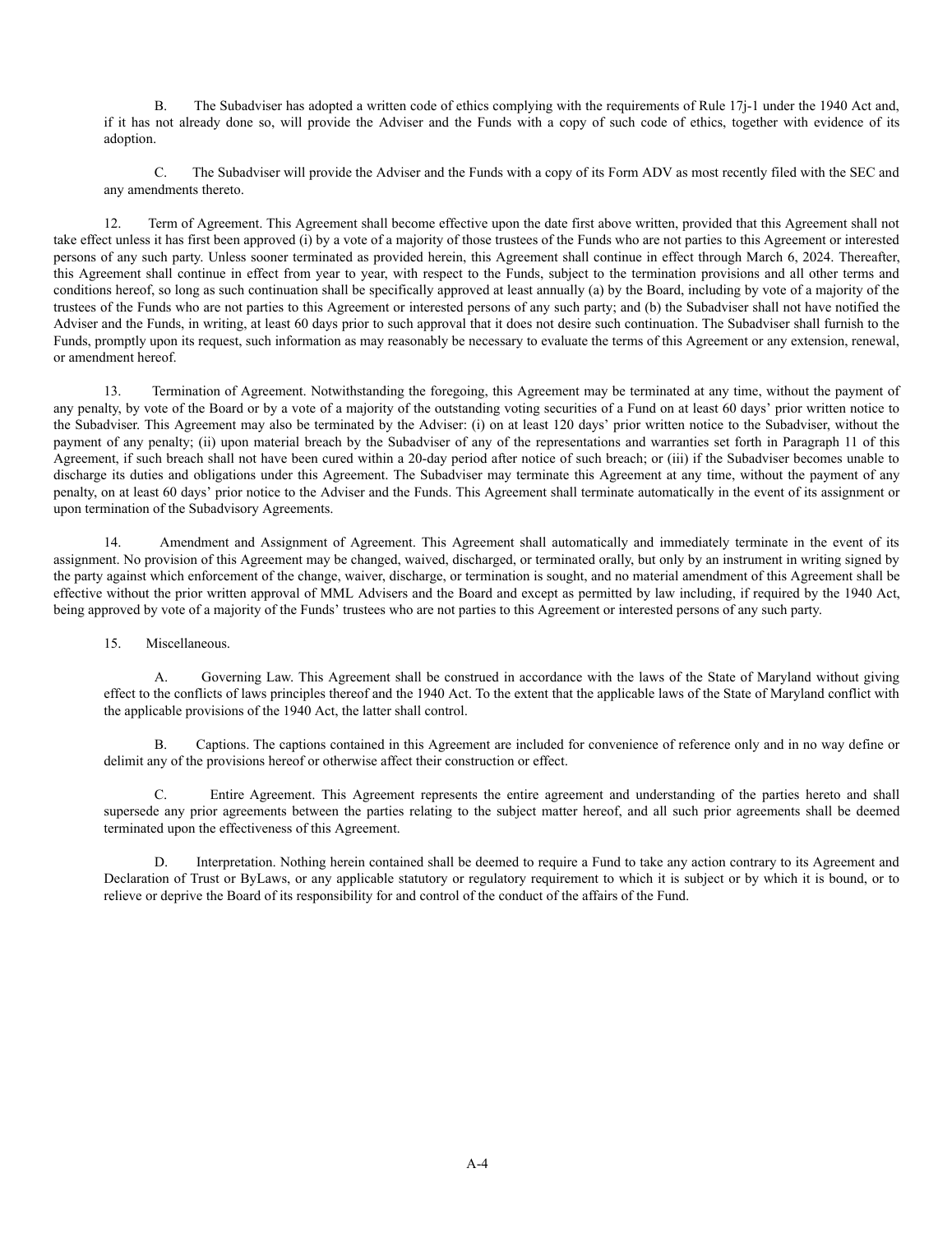E. Counterparts; Electronically Transmitted Documents and Signatures. The parties may execute this Agreement in one or more counterparts, each of which are deemed an original and all of which together constitute one and the same instrument. The parties may deliver this Agreement, including signature pages, by original or digital signatures, or facsimile or emailed PDF transmissions, and the parties hereby adopt any documents so received as original and having the same effect as physical delivery of paper documents bearing the original signature.

F. Definitions. Any question of interpretation of any term or provision of this Agreement having a counterpart in or otherwise derived from a term or provision of the 1940 Act shall be resolved by reference to such term or provision of the 1940 Act and to interpretations thereof, if any, by the United States courts or, in the absence of any controlling decision of any such court, by rules, regulations, or orders of the SEC validly issued pursuant to the 1940 Act. As used in this Agreement, the terms "majority of the outstanding voting securities," "affiliated person," "interested person," "assignment," "broker," "investment adviser," "net assets," "sale," "sell," and "security" shall have the same meaning as such terms have in the 1940 Act, subject to such exemption as may be granted by the SEC by any rule, regulation, or order. Where the effect of a requirement of the federal securities laws reflected in any provision of this Agreement is made less restrictive by a rule, regulation, or order of the SEC, whether of special or general application, such provision shall be deemed to incorporate the effect of such rule, regulation, or order.

IN WITNESS WHEREOF, the parties hereto have caused this instrument to be executed by their duly authorized signatories as of the date and year first above written.

WITNESS: T. ROWE PRICE ASSOCIATES, INC.

/s/ Kathryn Spencer /s/ Terence Baptiste Kathryn Spencer, Assistant Vice President Terence Baptiste, Vice President

WITNESS: T. ROWE PRICE INVESTMENT MANAGEMENT, INC.

/s/ Kathryn Spencer /s/ Terence Baptiste

Kathryn Spencer, Assistant Vice President Terence Baptiste, Vice President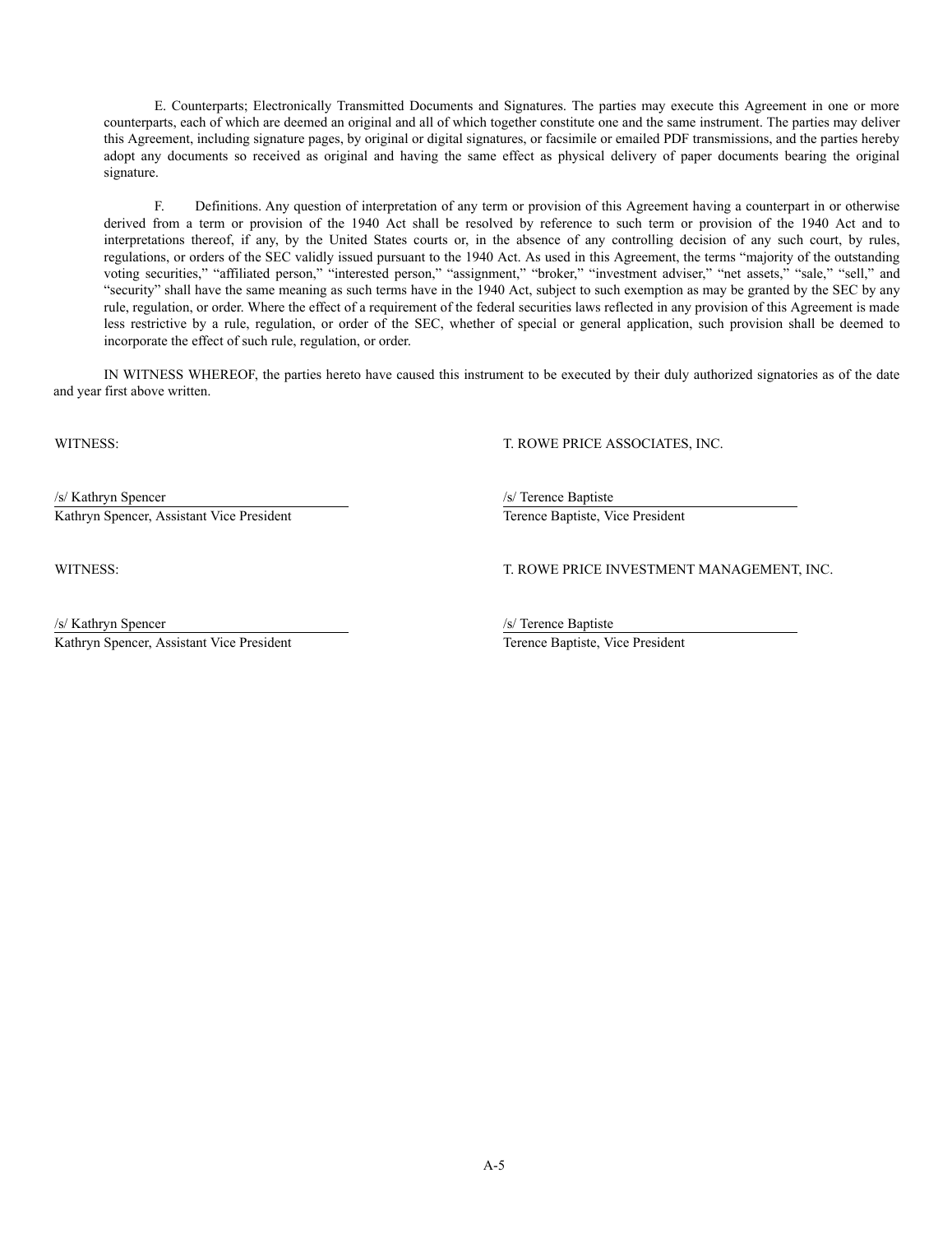# **Shares Outstanding**

For each class of the MassMutual Mid Cap Growth Fund's shares, the number of shares outstanding as of April 19, 2022 was as follows:

|                                       | <b>Number of Shares</b><br><b>Outstanding and Entitled</b> |  |
|---------------------------------------|------------------------------------------------------------|--|
| <b>MassMutual Mid Cap Growth Fund</b> | to Vote Per Class                                          |  |
| Class I                               | 221,169,944.930                                            |  |
| Class R5                              | 50,139,548.585                                             |  |
| Service Class                         | 10,200,077.305                                             |  |
| Administrative Class                  | 9,316,337.795                                              |  |
| Class A                               | 6,919,119.426                                              |  |
| Class R4                              | 4,517,073.803                                              |  |
| Class R3                              | 1,655,499.418                                              |  |
| Total                                 | 303,917,601.262                                            |  |

## **Ownership of Shares**

As of April 19, 2022, the Trustees and officers of the Trust did not own any shares of the MassMutual Mid Cap Growth Fund. As of April 19, 2022, National Financial Services LLC, 499 Washington Blvd, Jersey City, NJ 07310, owned of record 28.44% of the MassMutual Mid Cap Growth Fund, and therefore for certain purposes may be deemed to "control" the Fund, as that term is defined in the 1940 Act.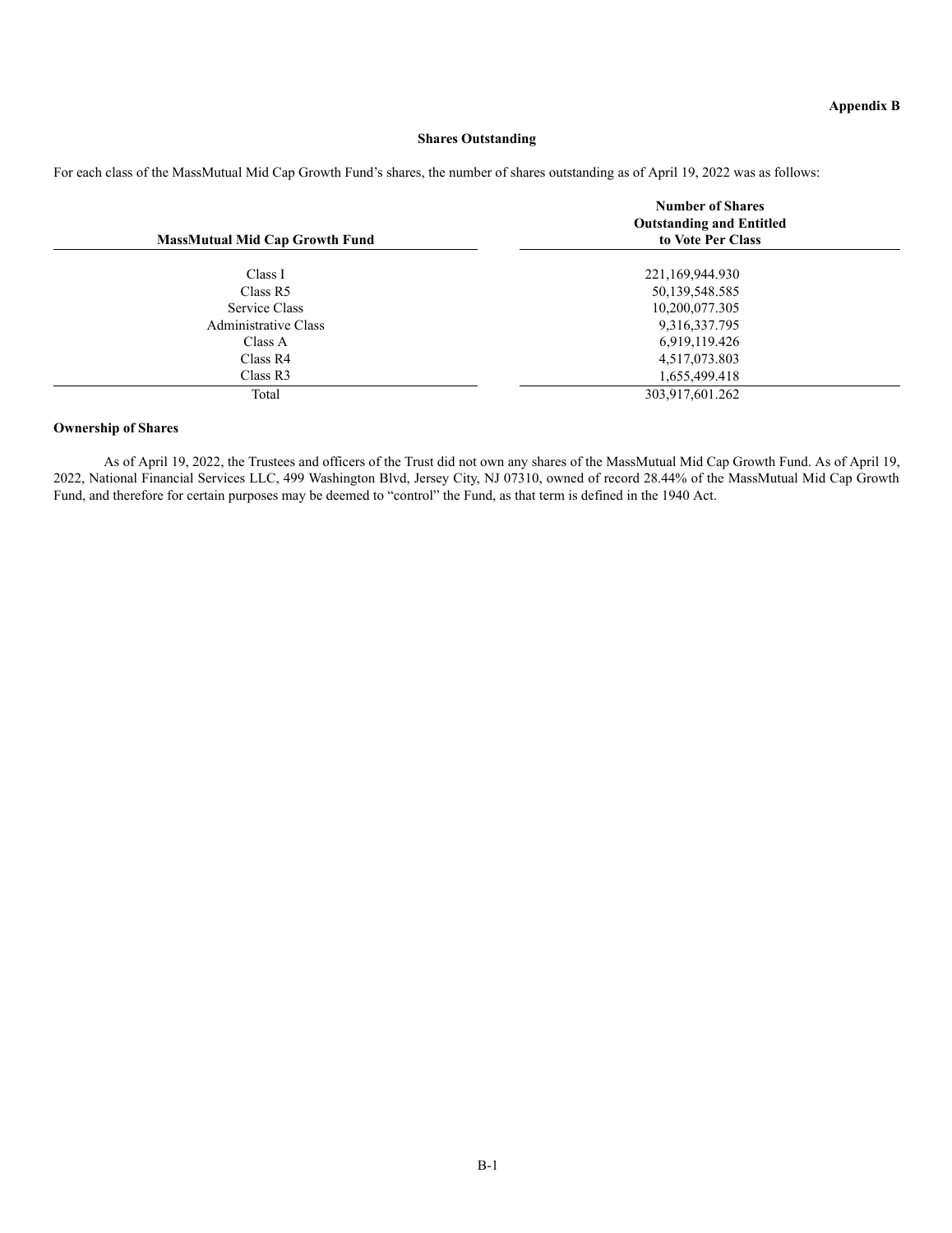**Class Name and Address of Owner Percent of Class** Class I National Financial Services LLC 499 Washington Blvd Jersey City, NJ 07310 32.73% MassMutual Life Insurance Company 1295 State Street Springfield, MA 0111 12.20% TIAA 211 North Broadway, Suite 1000 St. Louis, MO 63102 8.20% DCGT 711 High Street Des Moines, IA 50392 5.94% Class R5 MassMutual Life Insurance Company 1295 State Street Springfield, MA 0111 20.93 % National Financial Services 499 Washington Blvd. Jersey City, NJ 07310 19.39% Charles Schwab & Co Inc 211 Main Street San Francisco, CA 94105 17.42% DCGT 711 High Street Des Moines, IA 50392 7.29% Service Class National Financial Services 499 Washington Blvd. Jersey City, NJ 07310 26.47% Reliance Trust Company P.O. Box 48529 Atlanta, GA 30362 22.96% MassMutual Life Insurance Company 1295 State Street Springfield, MA 0111 16.75% John Hancock Trust Company 690 Canton Street, Suite 100 Westwood, MA 02090 8.36% TIAA 211 North Broadway, Suite 1000 St. Louis, MO 63102 6.97%

As of April 19, 2022, the following persons owned of record 5% or more of the outstanding shares of the indicated classes of the MassMutual Mid Cap Growth Fund set forth below, and therefore for certain purposes may be deemed a principal holder of the Fund.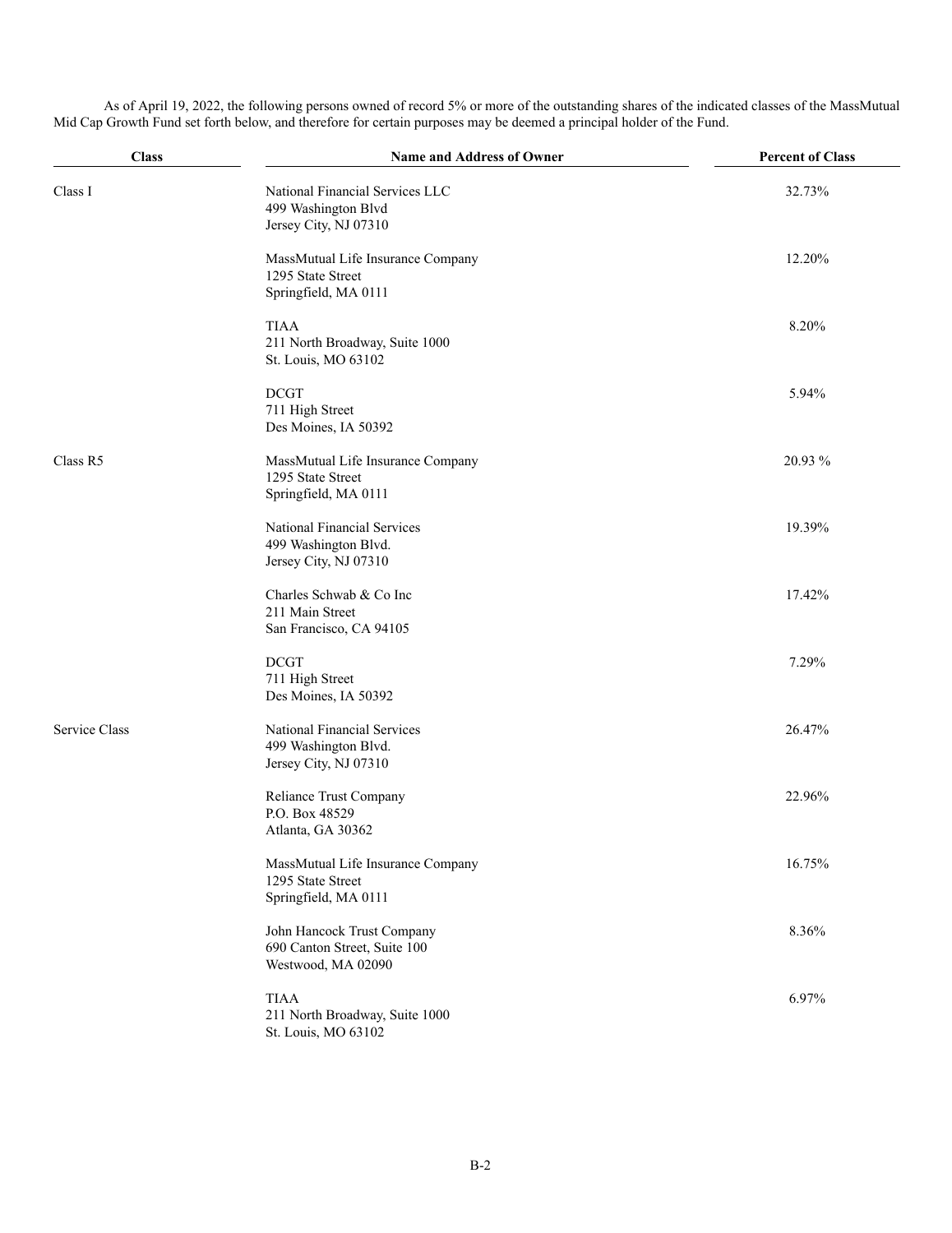| <b>Class</b>         | Name and Address of Owner                                                              | <b>Percent of Class</b> |
|----------------------|----------------------------------------------------------------------------------------|-------------------------|
| Administrative Class | MassMutual Life Insurance Company<br>1295 State Street<br>Springfield, MA 0111         | 67.85%                  |
|                      | Reliance Trust Company<br>P.O. Box 48529<br>Atlanta, GA 30362                          | 19.50%                  |
| Class A              | MassMutual Life Insurance Company<br>1295 State Street<br>Springfield, MA 0111         | 67.01%                  |
|                      | Reliance Trust Company<br>P.O. Box 48529<br>Atlanta, GA 30362                          | 17.51%                  |
|                      | Pershing LLC<br>P.O. Box 2052<br>Jersey City, NJ 07303                                 | 8.82%                   |
| Class R4             | National Financial Services LLC<br>499 Washington Blvd<br>Jersey City, NJ 07310        | 27.50%                  |
|                      | MassMutual Life Insurance Company<br>1295 State Street<br>Springfield, MA 0111         | 13.06%                  |
|                      | <b>DGCT</b><br>711 High Street<br>Des Moines, IA                                       | 7.27%                   |
|                      | Talcott Resolution Life Insurance Company<br>1 Griffin Road North<br>Windsor, CT 06095 | 6.44%                   |
| Class R3             | MassMutual Life Insurance Company<br>1295 State Street<br>Springfield, MA 01111        | 48.20%                  |
|                      | Talcott Resolution Life Insurance Company<br>1 Griffin Road North<br>Windsor, CT 06095 | 22.60%                  |
|                      | Great West Trust Company LLC<br>8515 E. Orchard Road<br>Greenwood Village, CO 80111    | 9.17%                   |